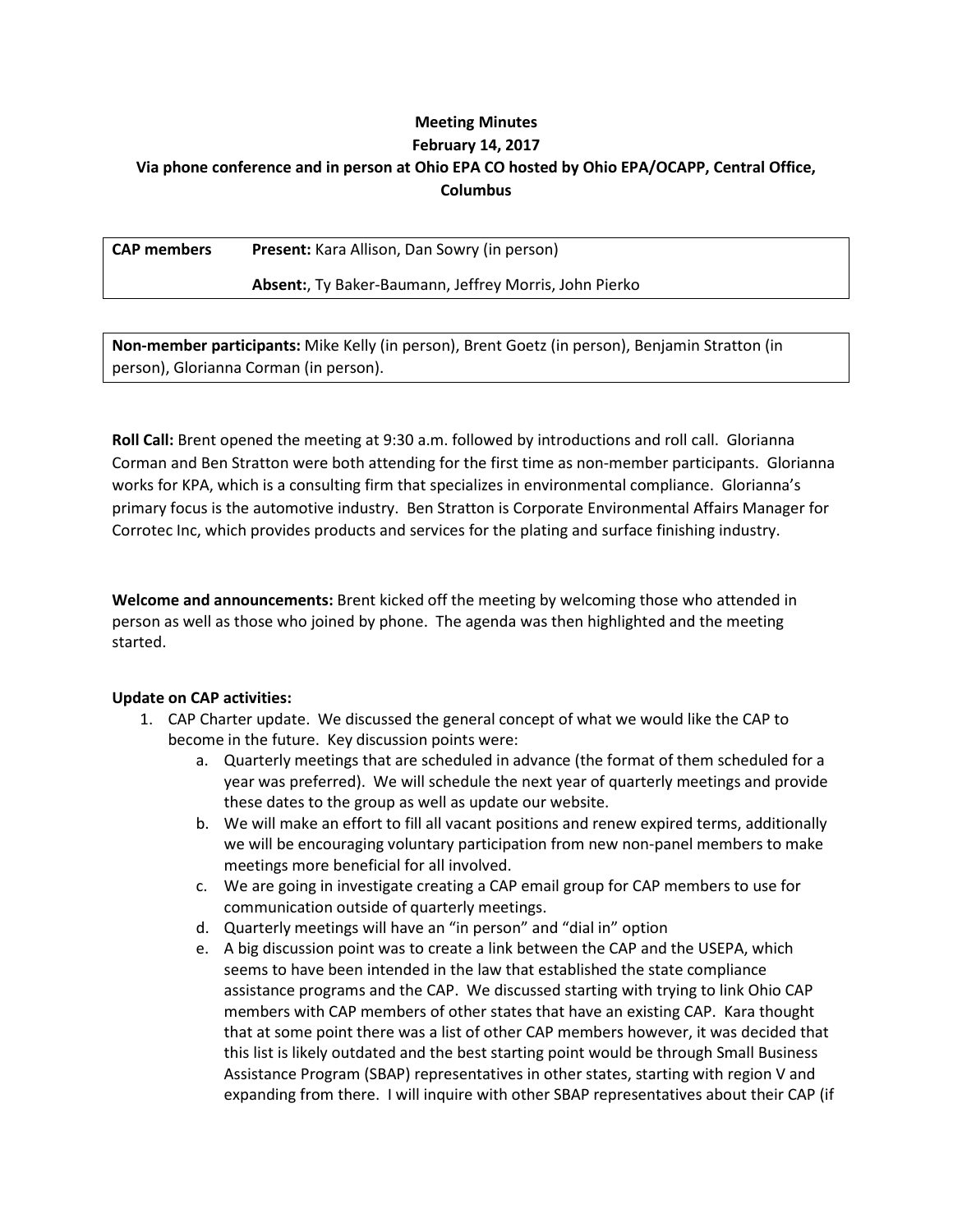they have a functional CAP) and CAP members could encourage some people in their networks who are more focused in other states to get in contact with their SBAP representatives. It was decided that a list o[f state contacts for the National SBEAP](https://nationalsbeap.org/states) would be helpful.

- 2. Open discussion
	- a. Glorianna discussed a couple of useful tools that she uses when assisting her clients, such as the waste characterization worksheet. She thought that she could provide some of those tools to us so that we could look into the possibility of a useful tool/fact sheet to assist businesses.
	- b. We briefly discussed the Environmental Compliance Guide for the Automotive Repair Industry and our efforts to revise this guidance. There was interest in looking at what we come up with as a draft, which I will provide to the group once it has been through revisions within our program
	- c. The usefulness of a guide for transferring permits, ID #s, and general environmental compliance responsibilities when buying or transferring a business was discussed. We have worked on a guidance targeted towards this topic, but have been having difficulties getting it to where we felt that it would encompass the amount of compliance responsibilities that we felt were needed, but did not result in an overly complicated document. Attached is that guide for everyone to take a look at and provide feedback/suggestions, note that this is still a working draft document so we have a lot of flexibility with what we can do with it.

#### **Ombudsman update:** No update provided

#### **OCAPP updates:**

- d. We updated the group on key publications that have recently been revised; [Ohio EPA's Permit Guide](http://www.epa.ohio.gov/Portals/41/sb/publications/permitguide.pdf) (note that this has been updated, but the new version is not yet online) and [Self-Assessment](http://www.epa.ohio.gov/portals/41/sb/publications/selfgde.pdf)  [Guide.](http://www.epa.ohio.gov/portals/41/sb/publications/selfgde.pdf) This resulted in a bigger discussion of the tools Ohio EPA has to assist businesses including [Ohio EPA's Permit Wizard.](http://ohioepa.custhelp.com/app/opa) There was a suggestion of trying to get links to some of these tools on other state agency websites that are commonly used by businesses that may find them useful, which we will look into. If anyone would like to provide suggestions for potential links to these tools that would be much appreciated!
- e. We provided an overview of Ohio's Materials Market Place, which is an online platform designed to facilitate cross industry materials reuse among Ohio businesses and organizations. We will hopefully be rolling it out in the near future and would like to provide a presentation to the CAP during a future meeting (possibly the next meeting).
- f. We provided an update on the new universal waste rules, which propose to add waste antifreeze, waste paint, and aerosol cans to Ohio's current list of universal waste (lamps, batteries, and mercury containing devices). Currently the rule team, including OCAPP, is addressing public comments.
- g. We updated the group on Ohio EPA's Division of Drinking and Ground Water manganese and lead [mapping.](http://www.epa.state.oh.us/ddagw/pws/leadandcopper.aspx) This is something that will impact some small businesses that have a public water system and is being implemented under a tight timeframe. OCAPP has been in communication with DDAGW and is evaluating what role (if any) the program could have with respect to assisting small businesses